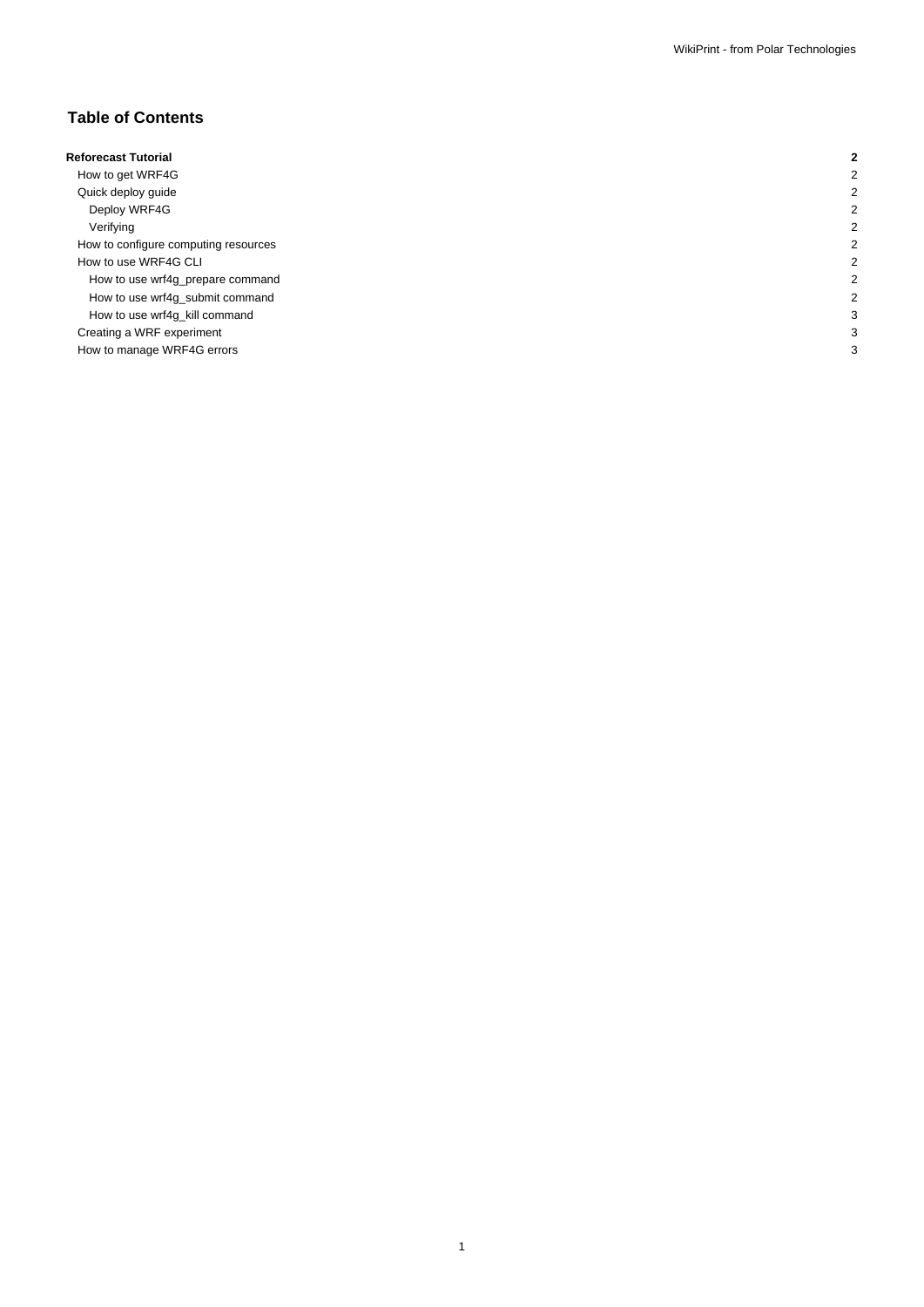## **Reforecast Tutorial**

### **How to get WRF4G**

The latest official version can get it by direct download [?WRF4G.tar.gz](http://www.meteo.macc.unican.es/work/WRF4G.tar.gz). Before you get it, you have to check the WRF4G requirements:

**x86\_64** Linux

```
[user@localhost ~]$ uname -p
x86_64
```
**[?Python](http://www.python.org/)**, version >= **2.4** and < **3.0**

```
[user@localhost ~]$ python -V
Python 2.7.3
```
See the [installation guide](https://meteo.unican.es/trac/wiki/WRF4GInstall) for moreover information.

#### **Quick deploy guide**

#### **Deploy WRF4G**

Download and unpack the distribution file into the deployment directory (e.g. \$HOME directory).

```
[user@localhost ~]$ cd
[user@localhost ~]$ wget http://www.meteo.unican.es/work/WRF4G.tar.gz
[user@localhost ~]$ tar xzvf WRF4G.tar.gz
```
Setup the WRF4G environment.

**[**user@localhost ~**]**\$ export PATH**=**\$HOME/WRF4G/bin:\$PATH

In order to avoid typing the export command every time you open a terminal, you should copy it into \$HOME/.bashrc.

**[**user@localhost ~**]**\$ echo "export PATH=\$HOME/WRF4G/bin:\$PATH" >> \$HOME/.bashrc

#### **Verifying**

You can verify if WRF4G has been deployed properly by running the following command:

```
[user@localhost ~]$ wrf4g_framework start
Starting DRM4G (GridWay) .... OK
Starting WRF4G_DB (MySQL) ... OK
```
If the answers are not satisfactory ("OK"), you should check out the log files:

- \$HOME/WRF4G/opt/drm4g\_gridway/var/gwd.log for DRM4G (GridWay)
- \$HOME/WRF4G/var/mysql.log for WRF4G\_DB (MySQL).

## **How to configure computing resources**

By default, WRF4G is going to use the local machine as FORK system

**How to use WRF4G CLI**

**How to use wrf4g\_prepare command**

**How to use wrf4g\_submit command**